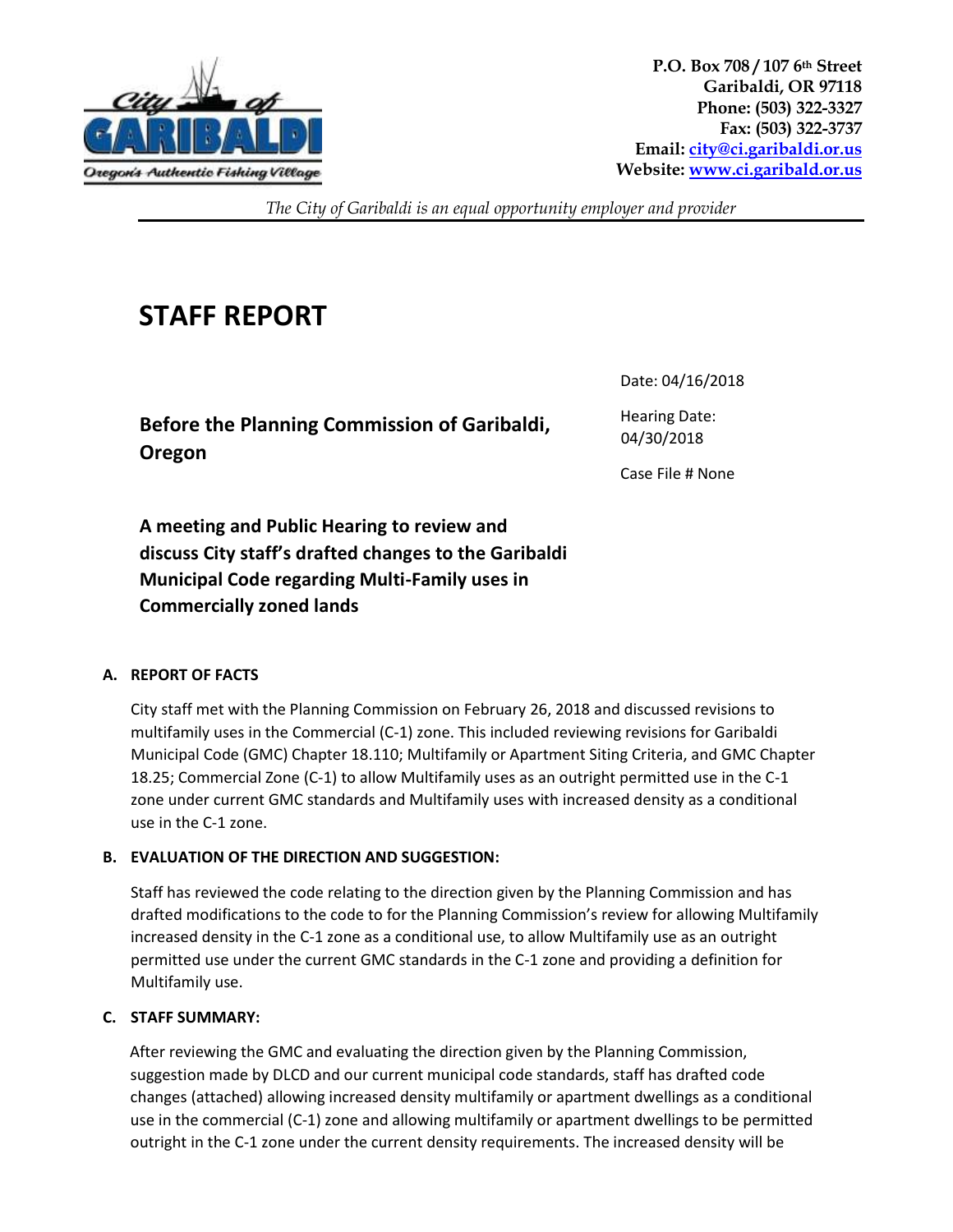limited by existing parking requirements and with the exception of the revised requirement of 1.5 parking spaces per studio or one-bedroom unit for the conditional use process. Additionally, building setbacks have been modified to be five feet on the side and rear when such side is adjacent C-1 zoned land as indicated attached drafted code modifications. When adjacent to the R-1 zone a 1-story building would have a 10-foot for both rear and side yard setbacks and a 2-story building would have 15-foot setbacks adjacent to the R-1 zone for both rear and side yards. Additionally, changes have been made to playground requirements for Multifamily buildings consisting of all 1-bedroom units.

## **D. CONCLUSION:**

Staff concludes that the GMC modifications attached are in line with the direction given city staff by the Planning Commission and as suggested by DLCD.

## **E. STAFF RECOMMENDATION:**

Staff recommends the proposed changes made to the GMC as indicated in the attached draft code modifications be approved. *Note*: Deletions to existing text are indicated by strikethrough and additions are noted by highlighting.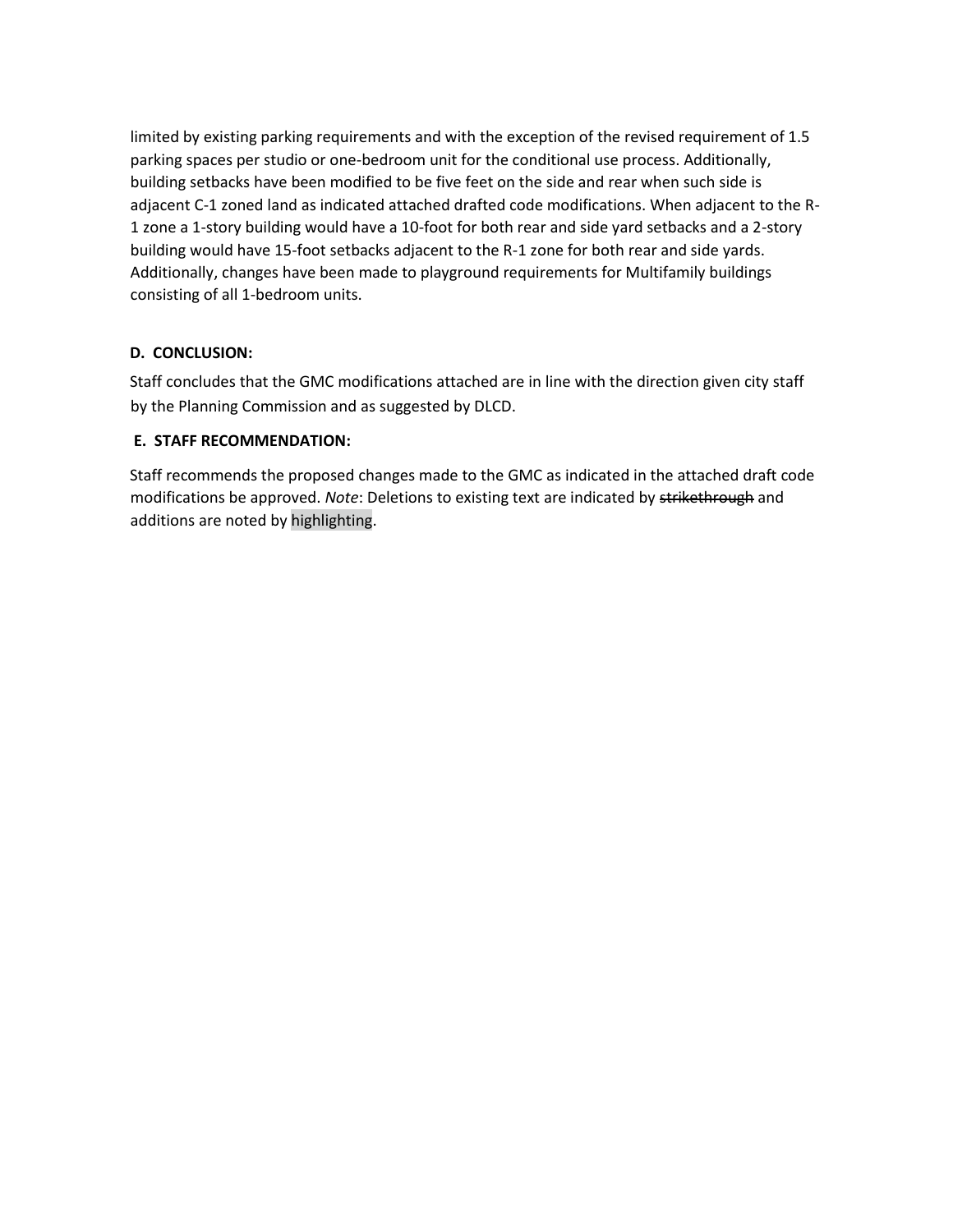## **Chapter 18.05 INTRODUCTORY PROVISIONS**

#### Sections:

#### 18.05.030 – Definitions

*The following definition has been requested as an addition to the Garibaldi Municipal Code, Title 18 – Zoning.*

#### **"Multifamily Housing:**

**(1)"Multifamily housing" means a structure or facility established primarily to provide housing that provides more than one living unit, and may also provide facilities that are functionally related and subordinate to the living units for use by the occupants in social, health, educational or recreational activities:**

**(A) For the elderly, including but not limited to individual living units within such structures, mobile home and manufactured dwelling parks and residential facilities licensed under ORS [443.400 \(Definitions for ORS 443.400 to 443.455\)](https://www.oregonlaws.org/ors/443.400) to [443.455 \(Civil penalties\)](https://www.oregonlaws.org/ors/443.455) and other congregate care facilities with or without domiciliary care.**

**(B) For persons with disabilities, including, but not limited to, individual living units within such structures, mobile home and manufactured dwelling parks and residential facilities licensed under ORS [443.400 \(Definitions for ORS 443.400 to](https://www.oregonlaws.org/ors/443.400)  [443.455\)](https://www.oregonlaws.org/ors/443.400) to [443.455 \(Civil penalties\)](https://www.oregonlaws.org/ors/443.455) and other congregate care facilities with or without domiciliary care.**

**(1.) 'Elderly household' means a household whose head is over the age of 55, residing in this state.**

**(2.) 'Person with a disability' means a person who has a physical or mental impairment that substantially limits one or more major life activities.**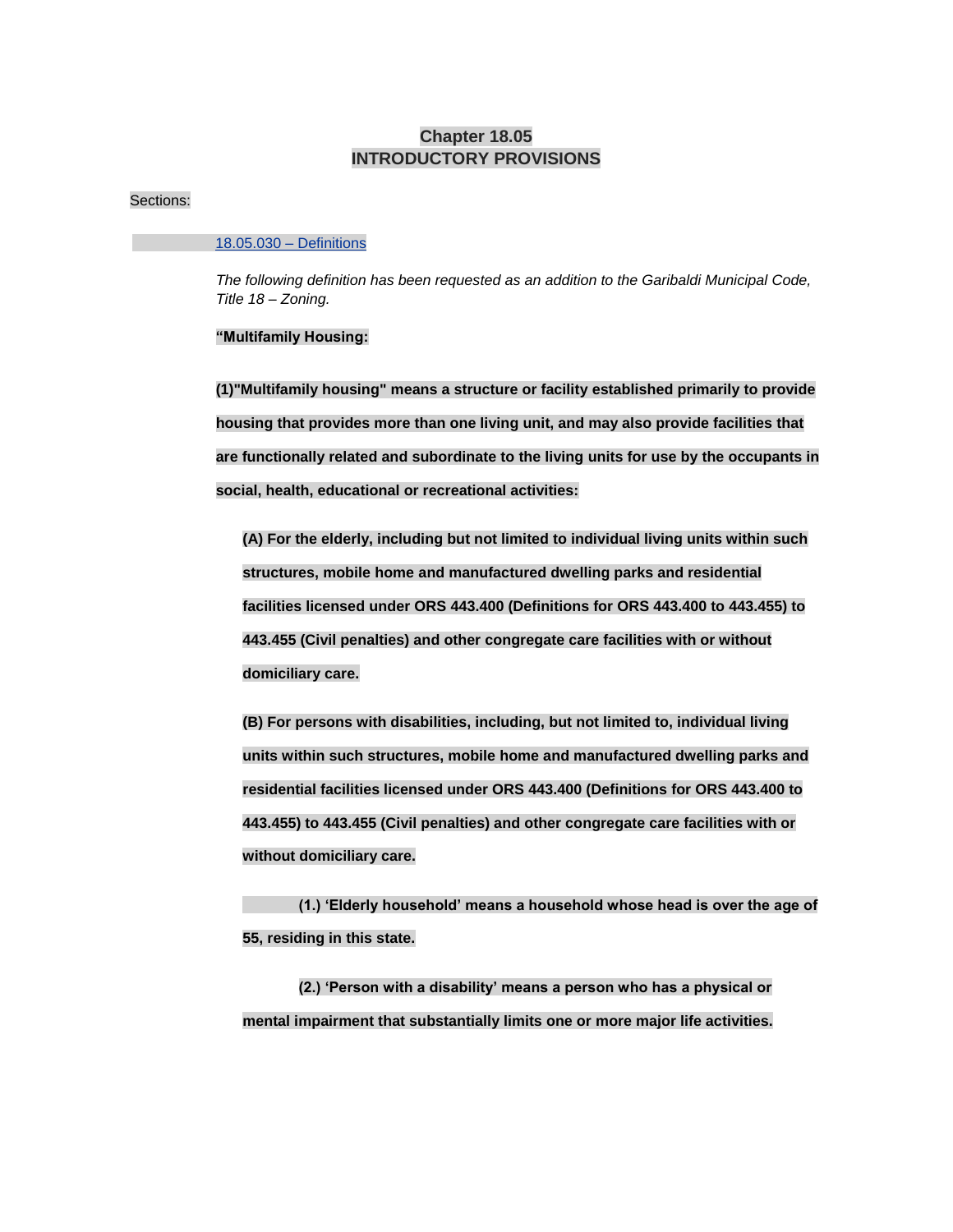## **(2) "Multifamily housing" does not include nursing homes, hospitals, places primarily engaged in recreational activities and single-family, detached dwellings, except manufactured dwellings situated in a mobile home and manufactured dwelling park.**

## **Chapter 18.110 MULTIFAMILY OR APARTMENT SITING CRITERIA**

Sections:

#### Multifamily or apartment siting criteria **for outright permitted uses**.

#### **18.110.011 Multifamily or apartment siting criteria for conditional permitted uses.**

#### **18.110.010 Multifamily or apartment siting criteria for outright permitted uses.**

In any zone where a multifamily dwelling, condominium or apartment structure is proposed, the planning commission shall review the plans under the following criteria:

A. The placement of the structure takes advantage of natural features such as streams, shorelines, or hillsides. Existing trees are retained whenever feasible.

B. Ingress and egress points shall be located so as to minimize impact on any adjacent residential uses. In the downtown area, access shall be limited wherever possible to side streets, rather than Garibaldi Avenue.

C. Parking areas are located to minimize impact on any adjacent residential uses. Parking areas that provide for eight or more vehicles shall be screened from adjacent residential uses by means of a fence or sight-obscuring hedge.

D. In the R-1 zone, a minimum of 25 percent of the lot area shall be devoted to natural open space or landscaping. In the C-1 zone, a minimum of 20 percent of the lot area shall be devoted to natural open space or landscaping for family-oriented developments, and 10 percent of the lot area shall be devoted to natural open space or landscaping for senior citizen/adult handicapped housing. A fenced playground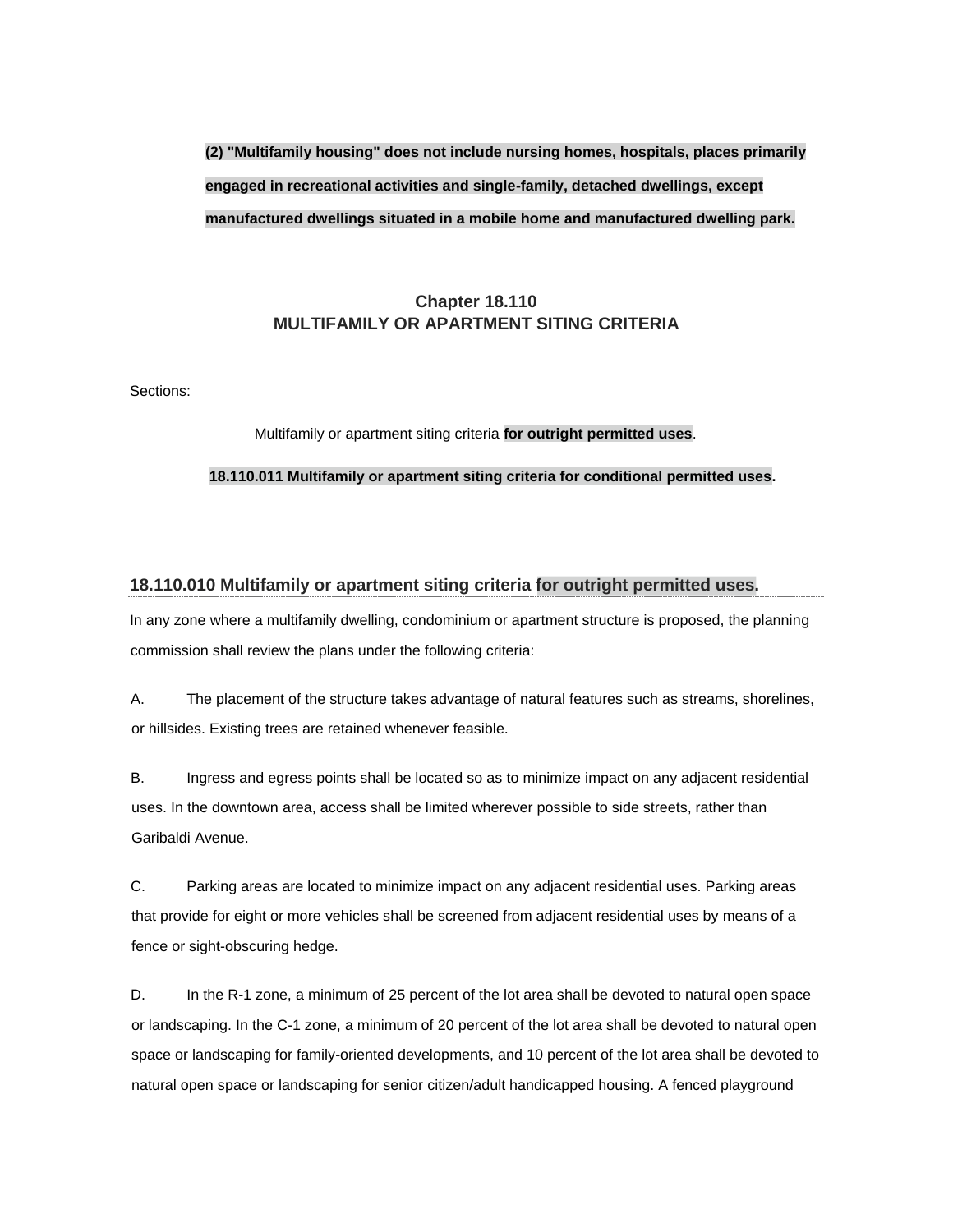shall be provided for all family-oriented developments. A complex with all 1-bedroom units shall not be considered a family-oriented development.

E. Where the proposed structure is located in a residential zone or abuts a residential zone, the following setbacks shall be met:

1. Front yard: one-story structure, 10 feet; two-story structure, 15 feet;

2. Rear yard: one-story structure, 10 feet; two-story structure, 15 feet;

3. Side yard: one-story structure, five 10 feet; two-story structure, 40 15 feet.

F. In the downtown core area, multifamily or apartment complexes shall include a commercial use with frontage on U.S. 101.

G. Vegetation that attains a mature height of six feet may be required in order to screen the development from adjacent dwellings. [Ord. 290 § 3(4.042), 2006.]

## **18.110.011 Multifamily or apartment siting criteria for conditional permitted uses.**

In any zone where a multifamily dwelling, condominium or apartment structure is proposed, the planning commission shall review the plans under the following criteria:

- A. The placement of the structure takes advantage of natural features such as streams, shorelines, or hillsides. Existing trees are retained whenever feasible.
- B. Ingress and egress points shall be located so as to minimize impact on any adjacent residential uses. In the downtown area, access shall be limited wherever possible to side streets, rather than Garibaldi Avenue.
- C. Parking areas are located to minimize impact on any adjacent residential uses. Parking shall be screened from adjacent residential uses by means of a fence or sight-obscuring hedge as determined by the Planning Commission.
	- 1. Multifamily housing development proposed as a conditional use under Section 18.25 of this Title shall provide no less than 1.5 parking spaces per single bedroom units, and 2 parking spaces per double or larger bedroom units.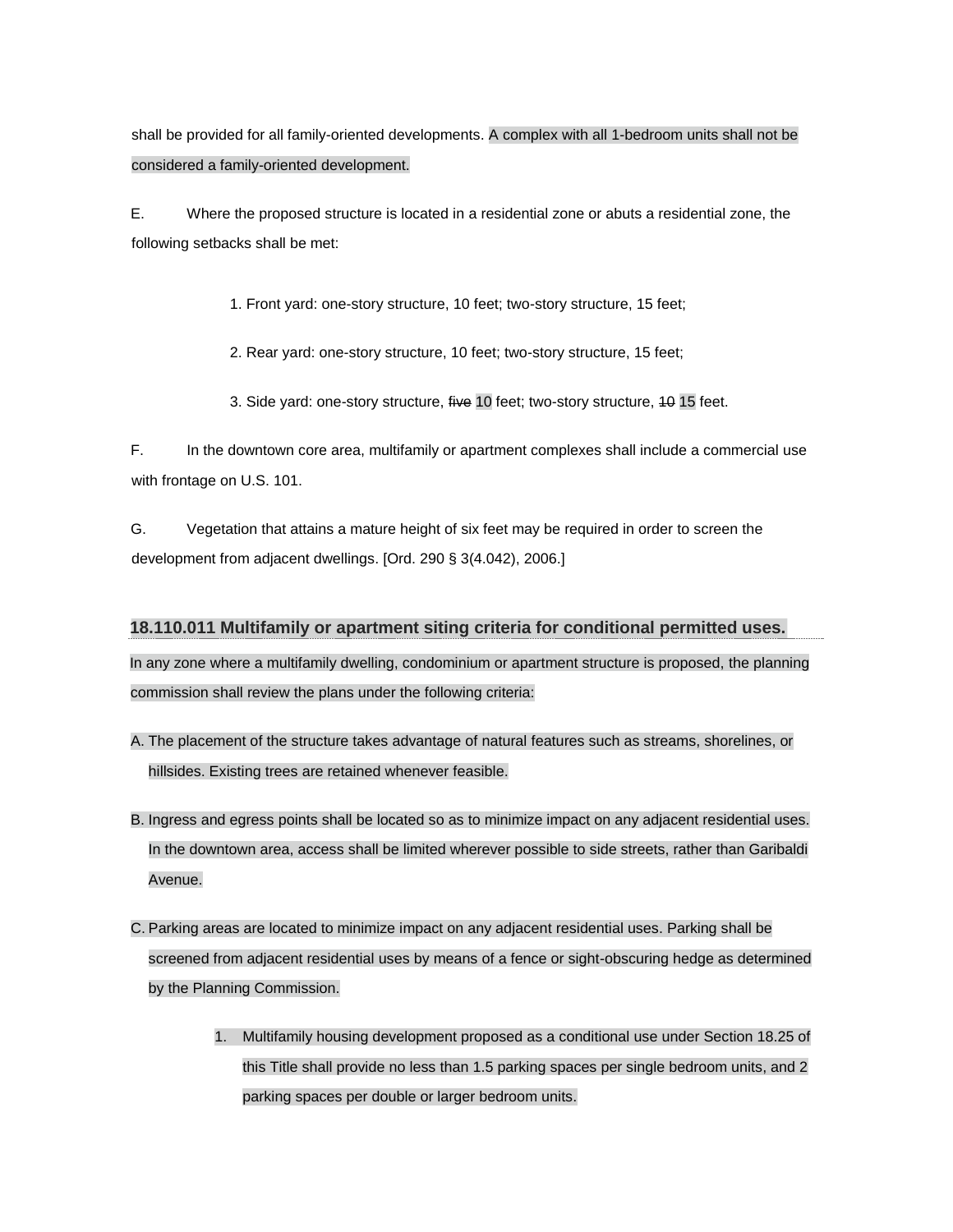- D. In the C-1 zone, the percent of the lot area devoted to natural open space or landscaping for familyoriented developments and the lot devoted to natural open space or landscaping for senior citizen/adult handicapped housing shall be determined by the Planning Commission. The Planning Commission shall determine whether a fenced playground shall be provided and if so, the Planning Commission shall determine the required size.
- E. Where the proposed structure abuts a residential zone, the following setbacks shall be met:

1. Front yard: one-story structure, 10 feet; two-story structure, 15 feet;

2. Rear yard: one-story structure, 10 feet; two-story structure, 15 feet; 3. Side

yard: one-story structure, 10 feet; two-story structure, 15 feet.

- F. In the downtown core area, multifamily or apartment complexes shall include a commercial use with frontage on U.S. 101.
- G.The Planning Commission shall determine vegetation in order to screen the development from adjacent dwellings. [Ord. ??? § ?????, 20.]

## **Chapter 18.25 COMMERCIAL ZONE (C-1)**

Sections:

- [18.25.010](http://www.codepublishing.com/OR/Garibaldi/html/Garibaldi18/Garibaldi1825.html#18.25.010) Purpose.
- [18.25.020](http://www.codepublishing.com/OR/Garibaldi/html/Garibaldi18/Garibaldi1825.html#18.25.020) Uses permitted outright.
- [18.25.030](http://www.codepublishing.com/OR/Garibaldi/html/Garibaldi18/Garibaldi1825.html#18.25.030) Conditional uses permitted.
- [18.25.040](http://www.codepublishing.com/OR/Garibaldi/html/Garibaldi18/Garibaldi1825.html#18.25.040) Standards.

#### **18.25.010 Purpose.**

The C-1 zone is intended to allow certain additional uses not allowed along U.S. Highway 101 in the D-1 zone, and to maintain primary commercial uses such as stores, **multifamily/apartment complexes,** banks and offices beyond the limits of the downtown zone. Large land users and automobile-oriented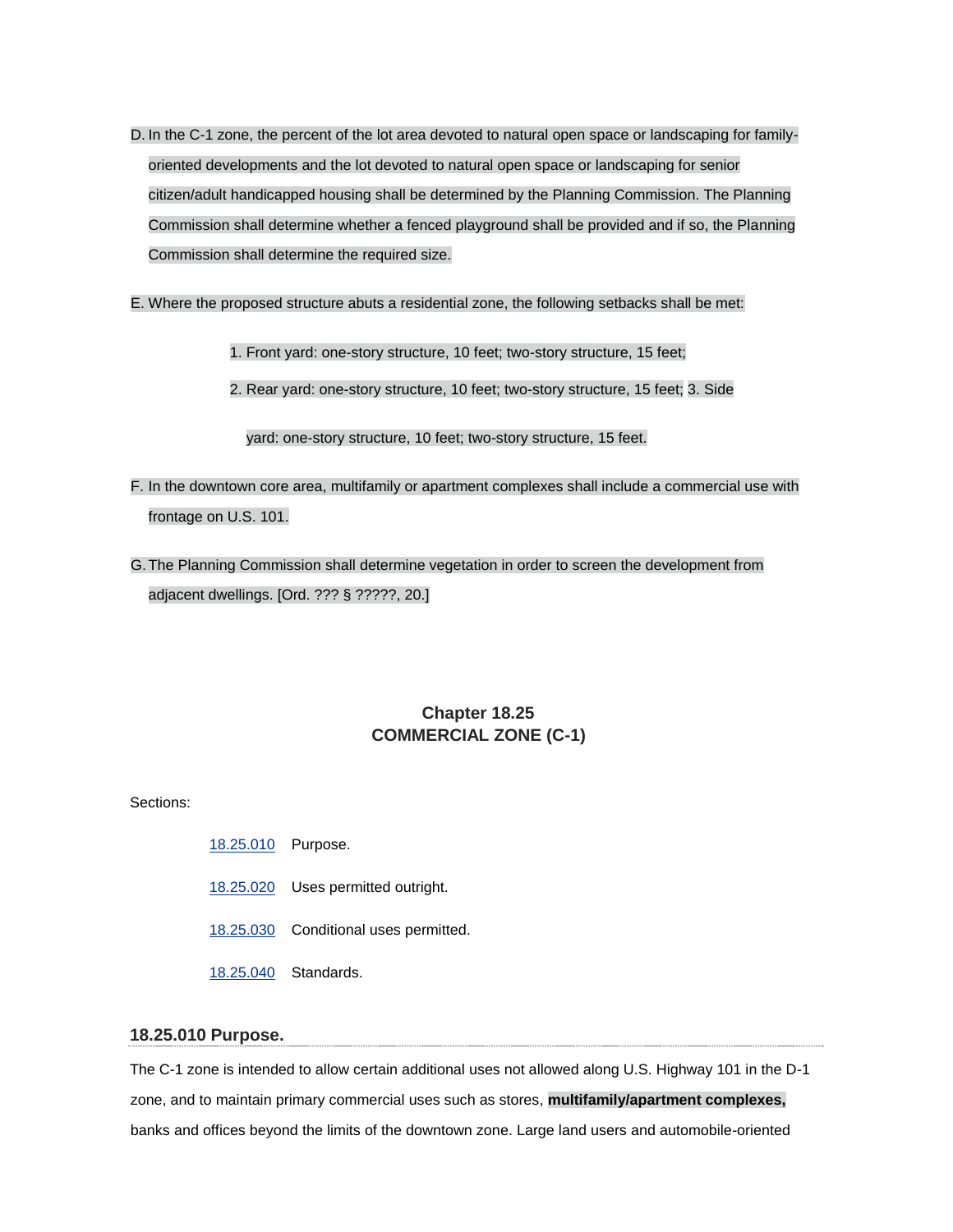drive-through uses are intended to be located in the commercial zone. [Ord. 321 § 2, 2014; Ord. 290 § 3(3.030), 2006.]

#### **18.25.020 Uses permitted outright.**

In a C-1 zone, the following uses and their accessory uses are permitted outright, subject to the standards of GMC [18.25.040:](http://www.codepublishing.com/OR/Garibaldi/html/Garibaldi18/Garibaldi1825.html#18.25.040)

- A. Primary retail activities, such as shops or stores engaged in the sale of retail merchandise, except establishments selling automobiles, manufactured dwellings or other large merchandise.
- B. Consumer services such as banks, barber and beauty shops, repair shops, printing shops, laundries.
- C. Eating and drinking establishments with no more than incidental alcohol service, including those that provide outdoor seating.
- D. Indoor amusement activities and bowling alleys.
- E. Business, government and professional offices.
- F. Residential uses may be permitted within the commercial zone only when approved as part of a mixed use development. Mixed use developments may include housing above nonresidential uses (e.g., apartment lofts above offices), or housing side-by-side with nonresidential uses. All mixed use developments shall comply with the following standards:

1. No more than 50 percent of the ground floor space on each lot or parcel may be used for housing. A greater percentage may be approved for housing as part of a master planned development when the master plan provides for development of more than one lot/parcel, and the overall percentage of ground floor space does not exceed 50 percent residential use for the entire site. G. Motels, hotels and tourist housing.

- H. Churches, libraries or community meeting halls.
- I. Health facilities such as clinics, nursing homes.
- J. Arts and crafts studios or galleries.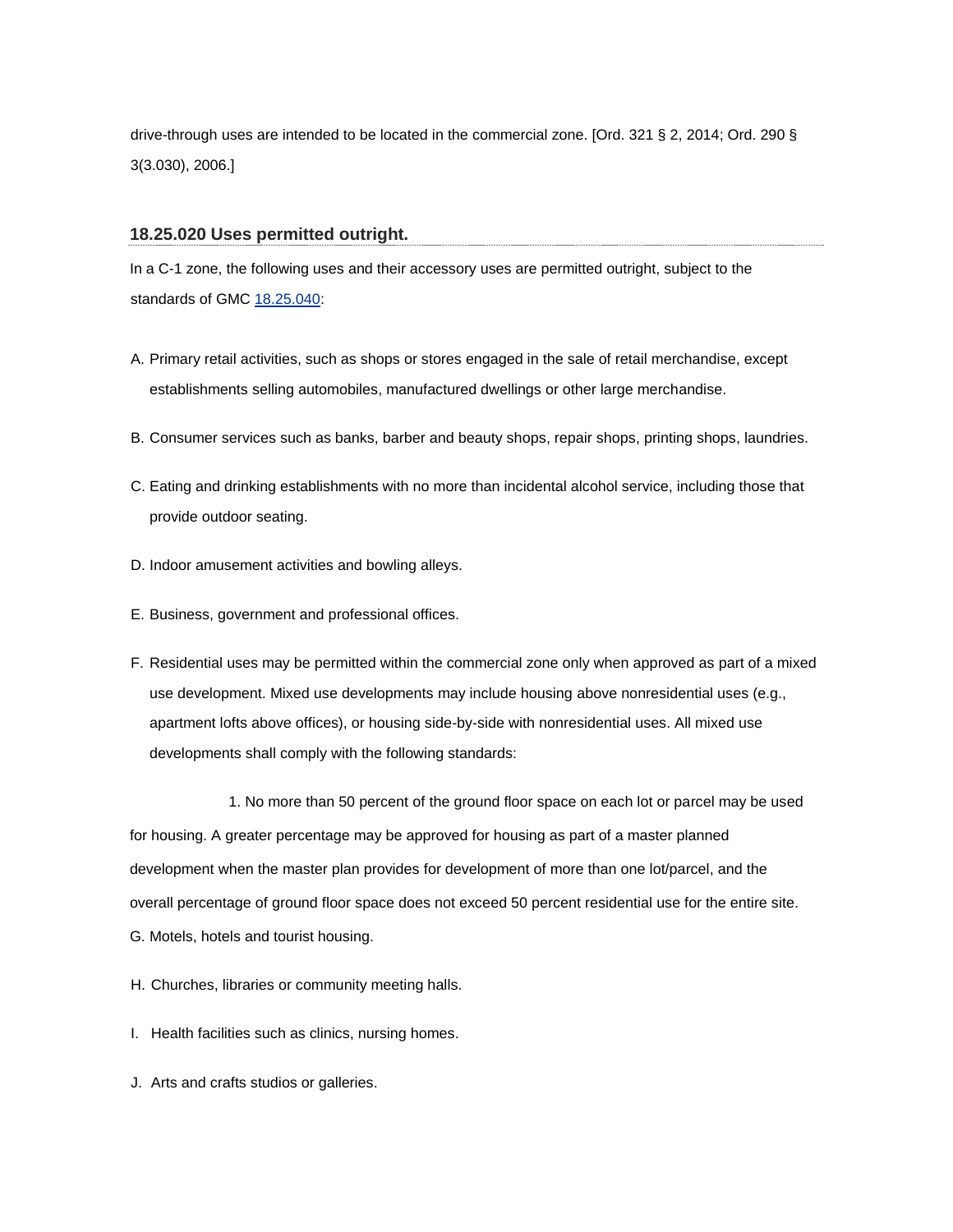- K. Bus depot.
- L. Parks and publicly owned recreation areas.
- M. Family daycare center and daycare center.
- N. Single-family residences established prior to July 1, 1996, and in a dwelling unit or structure originally permitted and constructed for that use.
- O. Accessory structures.
- P. Certain transportation facilities as defined in GMC [18.05.030,](http://www.codepublishing.com/OR/Garibaldi/html/Garibaldi18/Garibaldi1805.html#18.05.030) specifically:
	- 1. Normal operation and maintenance of transportation facilities;
	- 2. Installation of transportation improvements within the existing right-of-way;
	- 3. Projects identified in the adopted transportation system plan not requiring future land use review and approval;
	- 4. Landscaping as part of a transportation facility; and
	- 5. Emergency transportation facility measures.
- Q. Street or road construction as part of an approved subdivision or partition.
- R. Car wash.
- S. Attended fueling stations established prior to July 1, 2007.
- T. Special Events. As used in this section, "special event" means a community-oriented and endorsed gathering or celebration intended for recreation, entertainment, fundraising, or other similar purposes. Special events are allowed when:
	- 1. The special event is limited to no more than seven days per calendar year; and
	- 2. The special event organizer obtains approval from the Oregon Liquor Control Commission to serve alcohol at the event and otherwise meets all lawful requirements for alcohol sales and consumption outdoors; and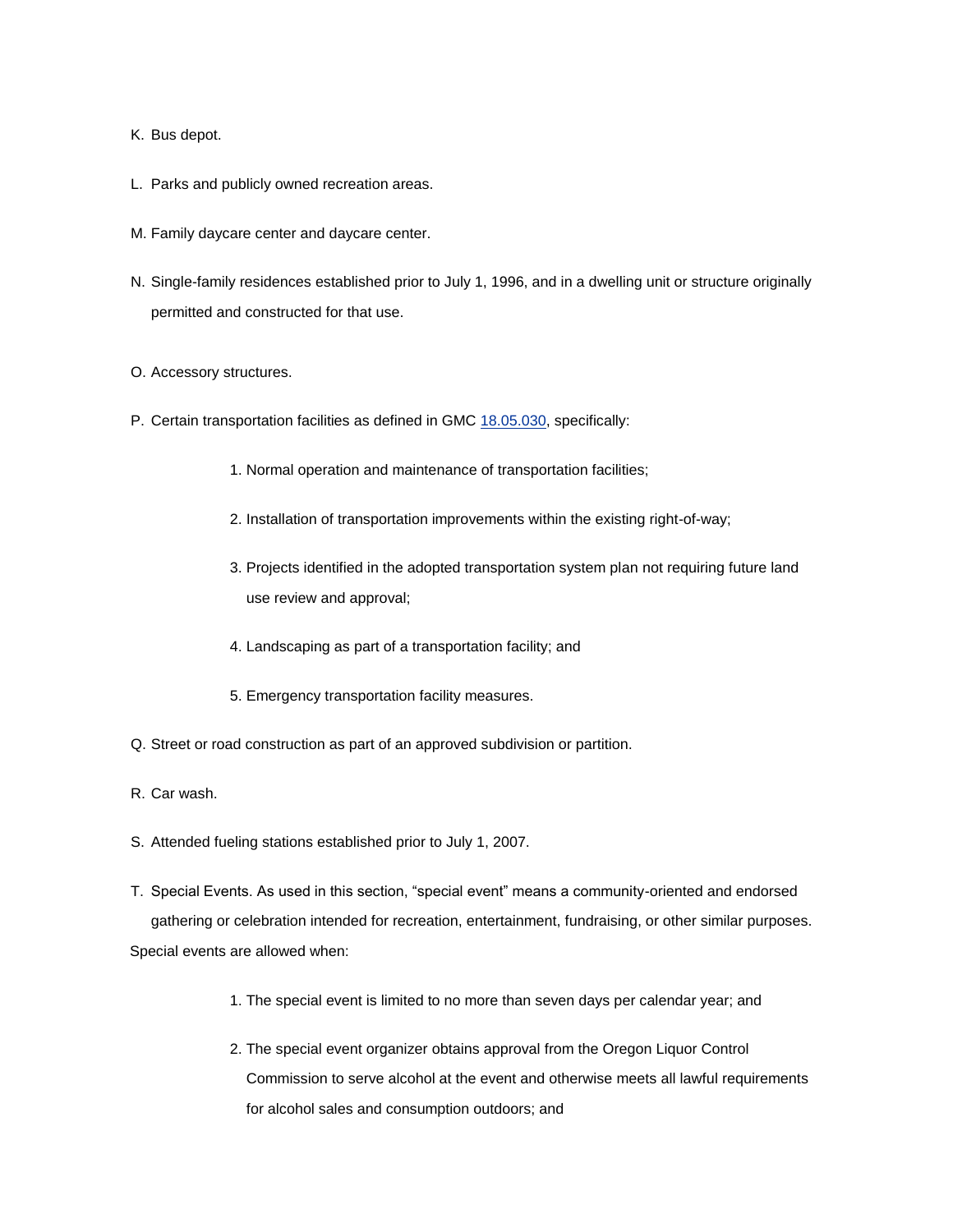- 3. The special event organizer obtains the written permission of the city manager authorizing the outdoor sale and consumption of alcohol at the event. [Ord. 321 §§ 3 – 7,
- 2014; Ord. 319 § 1, 2013; Ord. 290 § 3(3.030(1)), 2006.] **U.**

#### **Duplex, triplex or multifamily dwellings, subject to GM[C](http://www.codepublishing.com/OR/Garibaldi/html/Garibaldi18/Garibaldi18110.html#18.110.010) [18.110.010.](http://www.codepublishing.com/OR/Garibaldi/html/Garibaldi18/Garibaldi18110.html#18.110.010)**

#### **18.25.030 Conditional uses permitted.**

In a C-1 zone, the following conditional uses and accessory uses are permitted, subject to the requirements of GMC [18.25.040](http://www.codepublishing.com/OR/Garibaldi/html/Garibaldi18/Garibaldi1825.html#18.25.040) [a](http://www.codepublishing.com/OR/Garibaldi/html/Garibaldi18/Garibaldi1825.html#18.25.040)nd Chapter [18.185](http://www.codepublishing.com/OR/Garibaldi/html/Garibaldi18/Garibaldi18185.html#18.185) GMC:

- A. Service or fueling stations, car lots, lumber yards, manufactured dwellings dealerships, public or private parking facilities, boat dealers, farm equipment dealers, nurseries, and other uses where outdoor sales and storage are associated with the use.
- B. Cabinet or woodworking shops, plumbing, heating, electrical, paint or other contractor storage, repair or sales shops.
- C. Wholesale warehouse or distribution establishments.
- D. Tire retreading, welding or machine shops.
- E. Recreational vehicle parks.
- F. Mini-storage establishments.
- G. Duplex, triplex or multifamily/apartment dwellings, subject to GMC  $18.110.010$  18.110.011.
- H. Telecommunication facilities.
- I. Certain transportation facilities as defined in GMC [18.05.030,](http://www.codepublishing.com/OR/Garibaldi/html/Garibaldi18/Garibaldi1805.html#18.05.030) specifically:

1.Transportation projects that are not designated improvements in the transportation system plan; and

2.Transportation projects that are not designed and constructed as part of an approved subdivision or partition.

J. Residential uses converted from commercial uses.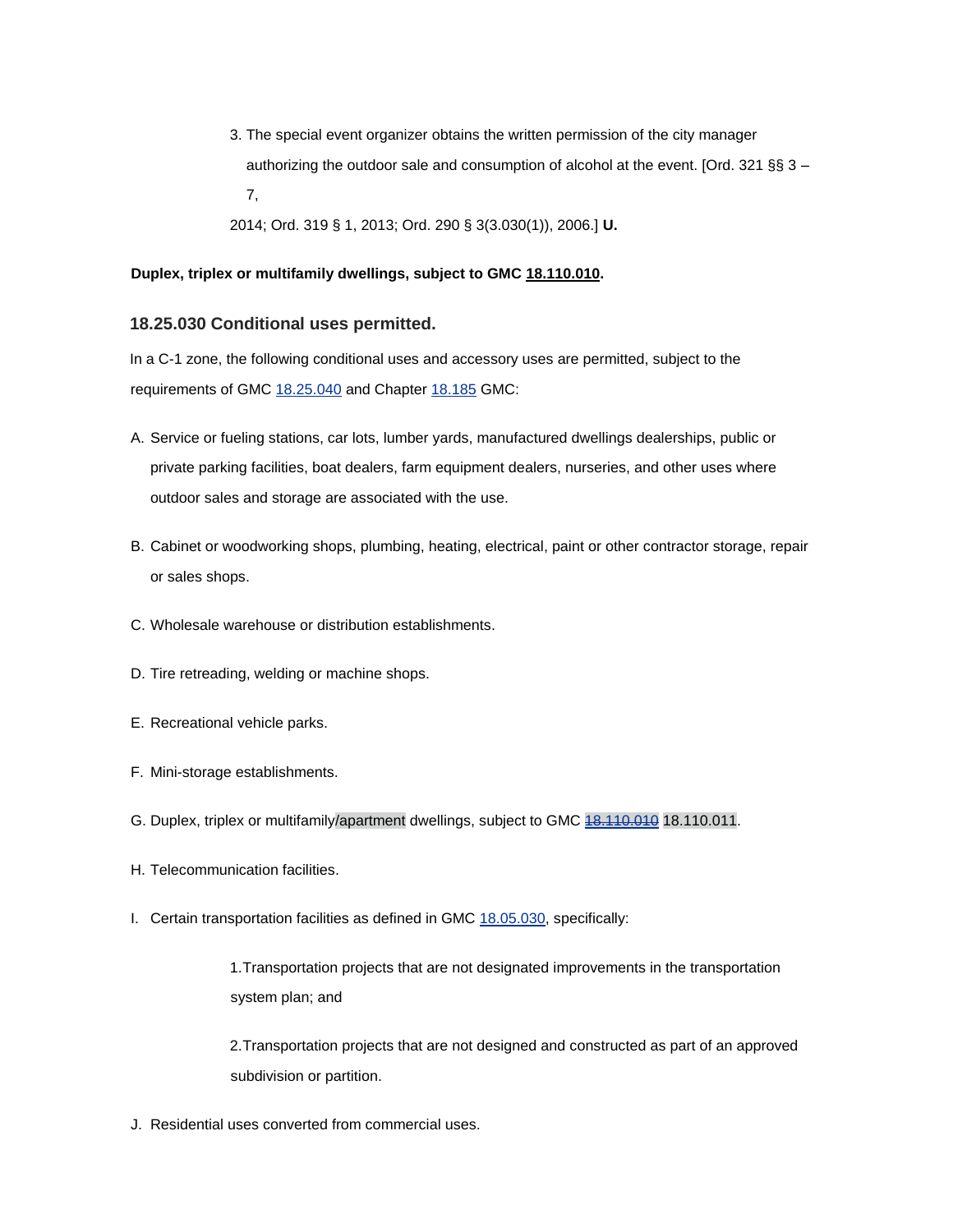K. Eating and drinking establishments with more than incidental alcohol service. [Ord. 321 §§ 8 – 10, 2014; Ord. 290 § 3(3.030(2)), 2006.]

#### **18.25.040 Standards for outright permitted uses.**

In a C-1 zone, the following standards shall apply:

A. Minimum lot size: none.

- B. Yards and Setbacks. For residential uses, the requirements shall be the same as in the R-1 zone. The minimum yard depth for portions of the property abutting a residential zone will be 15 feet. The Uniform Fire Protection Code shall govern adjacent commercial uses. The minimum setback requirements for commercial structures shall be established by applicable building codes.
- C. Building Height. Maximum building height shall be 30 feet. Maximum building height allowed outright shall be 30 feet. Any building exceeding 30 feet in height shall be reviewed following the standards and procedures for conditional uses under Chapter [18.185](http://www.codepublishing.com/OR/Garibaldi/html/Garibaldi18/Garibaldi18185.html#18.185) GMC.
- D. Outdoor sales and service areas not requiring conditional use approval shall be approved by the planning commission. Such areas shall not exceed 400 square feet. The planning commission may require that such areas be enclosed by fencing or landscaping where appropriate. E. All uses shall meet the parking and sign requirements of this title.

F. The minimum lot size for a triplex shall be 10,000 square feet. The minimum lot size for multifamily dwellings (four dwelling units or more) shall be 10,000 for the first three units and 1,500 for each unit thereafter. The planning commission may allow up to 50 percent additional dwelling units (up to 39 dwelling units per acre) for senior citizen or adult disabled housing.

G. There shall be no minimum yard requirements for housing developments in the C-1 zone. Senior citizens and/or adult disabled housing shall provide a minimum of 10 percent of the lot area in maintained landscaping. Family-oriented housing developments shall provide a minimum of 20 percent of the lot area in maintained landscaping. In addition, such developments shall provide a fenced playground which, in the view of the planning commission, is capable of serving the number of projected children. [Ord. 321 §§ 11 - 14, 2014; Ord. 290 § 3(3.030(3)), 2006.]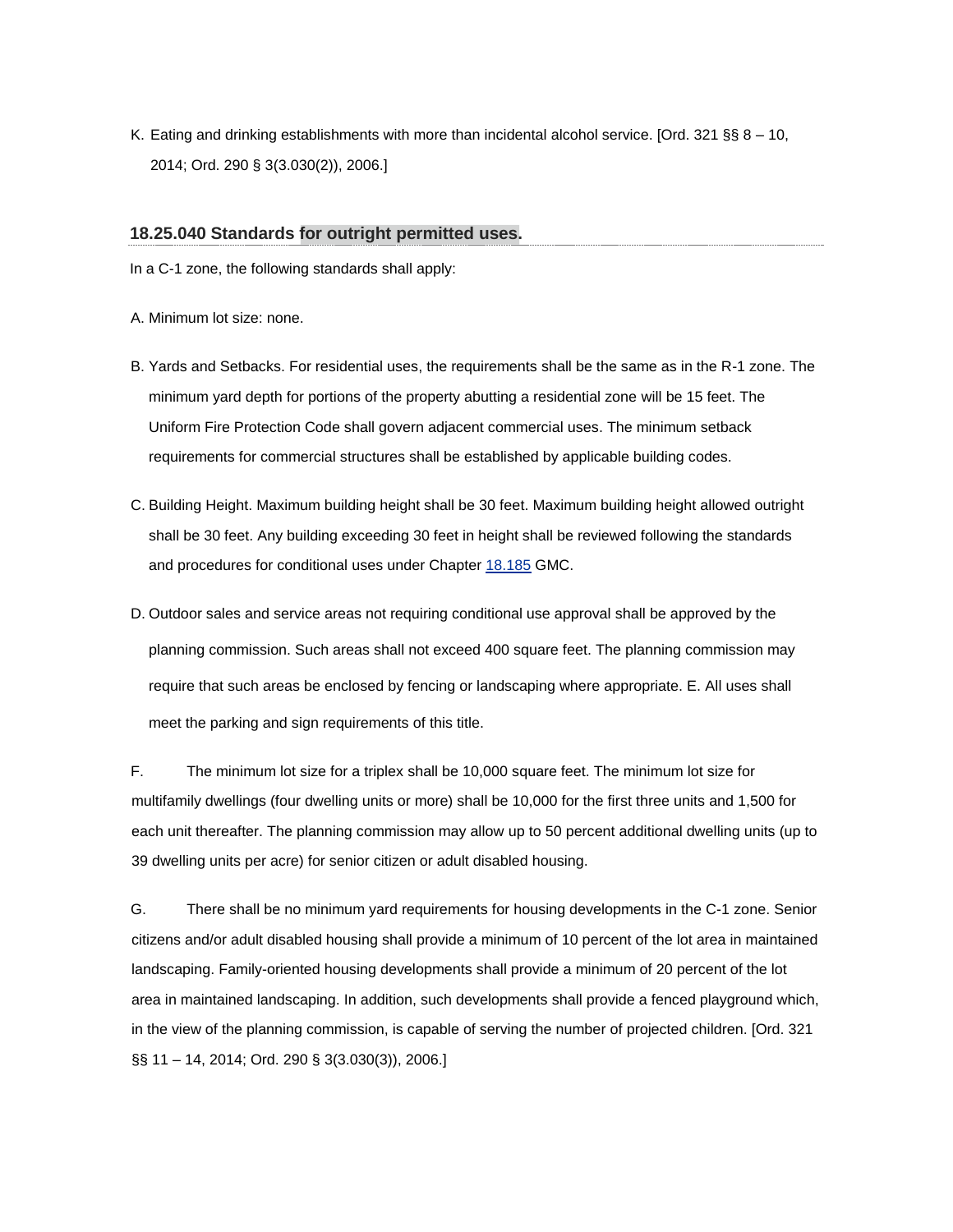## **18.25.041 Standards for conditional permitted uses.**

In a C-1 zone, the following standards shall apply: A.

Minimum lot size: none.

B. Yards and Setbacks. For residential uses, the requirements shall be the same as in the R-1 zone. The minimum yard depth for portions of the property abutting a residential zone will be 15 feet. The Uniform Fire Protection Code shall govern adjacent commercial uses. The minimum setback requirements for commercial structures shall be 5 feet minimum or greater as may be established by applicable building codes.

C. Building Height. Maximum building height shall be 30 feet. Maximum building height allowed outright shall be 30 feet. Any building exceeding 30 feet in height shall be reviewed following the standards and procedures for conditional uses under Chapter [18.185](http://www.codepublishing.com/OR/Garibaldi/html/Garibaldi18/Garibaldi18185.html#18.185) GMC.

D. Outdoor sales and service areas not requiring conditional use approval shall be approved by the planning commission. Such areas shall not exceed 400 square feet. The planning commission may require that such areas be enclosed by fencing or landscaping where appropriate.

E. All uses shall meet the parking and sign requirements of this title, except the Planning Commission may determine additional parking requirements.

F. The minimum lot size shall be determined by parking and setback requirements for the proposed multifamily/apartment complex.

G. The Planning Commission may make a determination on minimum yard, landscaping and fencing requirements for housing developments, senior citizens and/or adult disabled housing, familyoriented housing developments in the C-1 zone.

## **F. CONDITIONS OF APPROVAL**:

- 1. Approval by the Department of Land Use and Conservation
- 2. Approval by the Planning Commission through the Public Hearing and Notification process
- 3. Approval by City Council